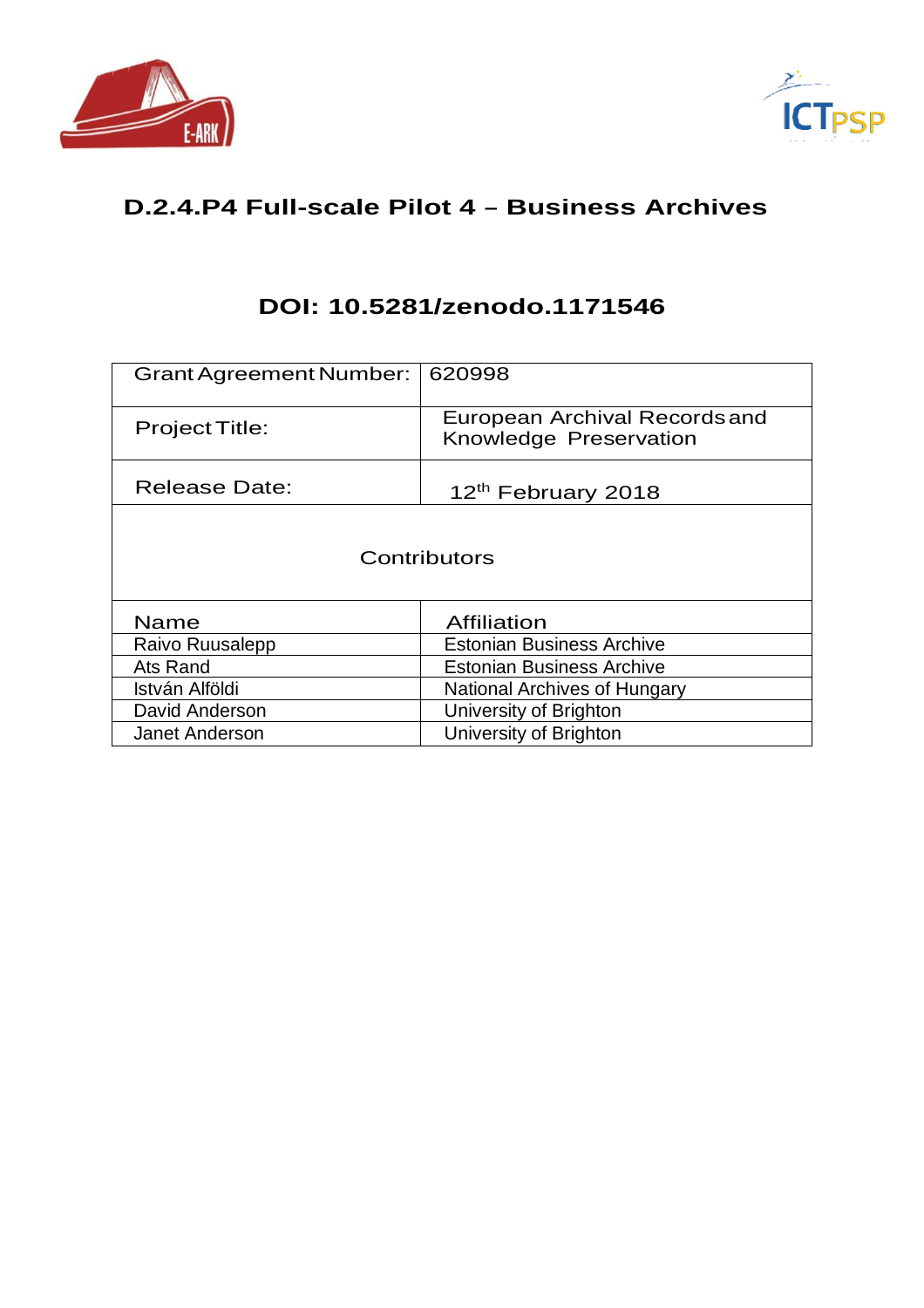# **Table of Contents**

| 2.1 |     |  |  |
|-----|-----|--|--|
|     | 2.2 |  |  |
|     | 2.3 |  |  |
|     | 2.4 |  |  |
|     | 2.5 |  |  |
|     | 2.6 |  |  |
|     | 2.7 |  |  |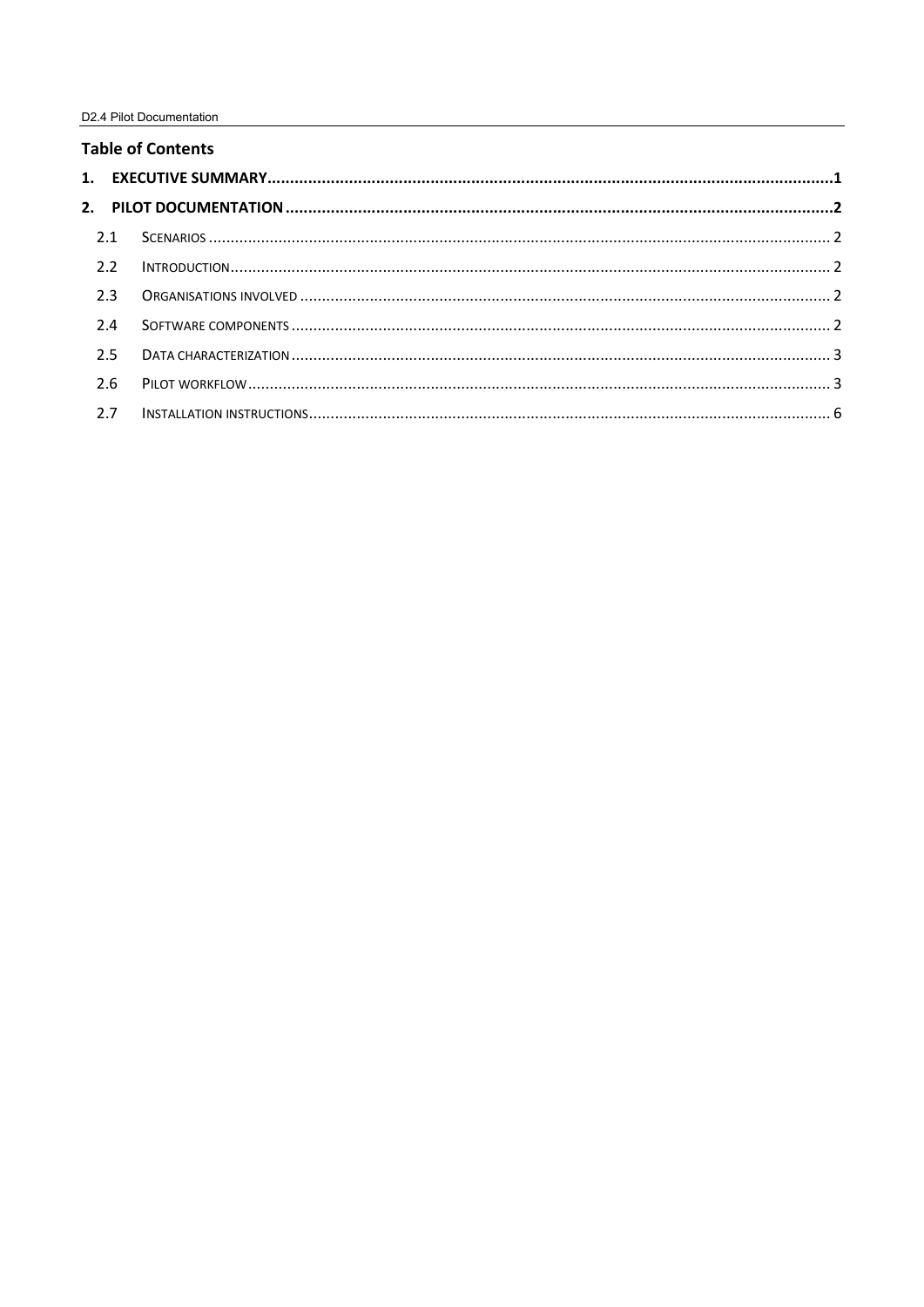# 1. Executive Summary

This document is part of the deliverable:

#### **D2.4) Pilot documentation**

Pilot documentation: This package of documentation will provide technical and end-user guidance to support not only the pilot sites but also possible future deployments thereafter. [month 33] (from DoW)

# **Structure of this deliverable**

The deliverable is a package if linked documents.

This **Summary** contains the common information and short overview of the pilots, along with links to the final version of the Pilot Definition excel files and Pilot Documentation Packages. The **Pilot Definition** excel provides detailed information about scenarios, data sets and step-by-step preparation and process step instructions. The **Pilot Documentation Package** is created by the pilot staff responsible for the pilot execution. This package contains additional information along with screenshots (and videos in some cases) of the tools during the execution of the pilot.

**Summary** (this document) – Created by WP2

# **Pilot Package – Pilot 1**

- Pilot Definition (Final version) Created by WP2 and Pilot 1 responsible
- Pilot Documentation files Created by Pilot 1

#### **Pilot Package – Pilot 2**

- Pilot Definition (Final version) Created by WP2 and Pilot 2 responsible
- Pilot Documentation files Created by Pilot 2

# **Pilot Package – Pilot 3**

- Pilot Definition (Final version) Created by WP2 and Pilot 3 responsible
- Pilot Documentation files Created by Pilot 3

# **Pilot Package – Pilot 4**

- Pilot Definition (Final version) Created by WP2 and Pilot 4 responsible
- Pilot Documentation files Created by Pilot 4

# **Pilot Package – Pilot 5**

- Pilot Definition (Final version) Created by WP2 and Pilot 5 responsible
- Pilot Documentation files Created by Pilot 5

# **Pilot Package – Pilot 6**

- Pilot Definition (Final version) Created by WP2 and Pilot 1 responsible
- Pilot Documentation files Created by Pilot 6

# **Pilot Package – Pilot 7**

- Pilot Definition (Final version) Created by WP2 and Pilot 7 responsible
- Pilot Documentation files Created by Pilot 7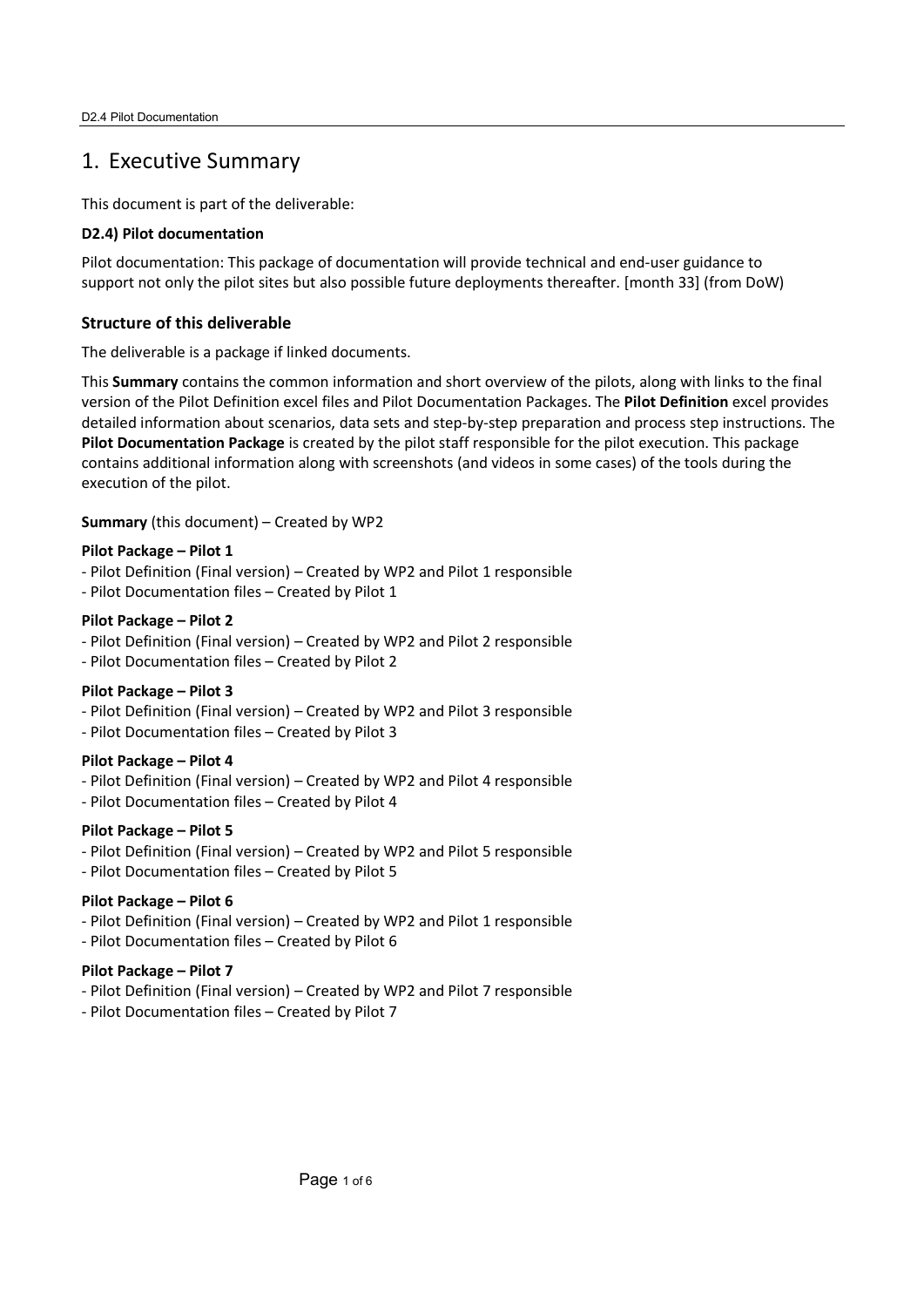# 2. Pilot documentation

# **2.1 Scenarios**

Scenario 1, 2: **Exporting records from local database and importing back to database from SIARD 2.0. In total more than 12 000 business records from bespoke business system** 

Scenario 3, 4: **Exporting records from client database and also importing back to database from SIARD2.0. In total more than 200 000 business records from bespoke business system** 

# **2.2 Introduction**

The purpose of Pilot 4 was to test the export functionality of business records from a bespoke business system to the digital archive system of the Estonian Business Archives (EBA). The scenario tested the Database Preservation Toolkit on legacy information from a database platform that was to be upgraded and archived its contents to the EBA.

# **2.3 Organisations involved**

The organisations involved in pilot 4 were: Estonian Business Archives and one of the largest cell factory and microbiology laboratories in Estonia (Note: confidentiality agreement with the client is that pilot participants will remain anonymous during the pilot period, after the product testing is successfully confirmed and published, participant names are made public).

**Estonian Business Archives**, Llc. is a privately owned archiving services provider. The main client base of the company is comprised of private businesses in Estonia for archiving and preservation of both paper and digital records.

The data provider was Cell Factory who are a one of the largest cell factory and microbiology laboratories in Estonia. Cell Factory was founded in 2005, as a spin-off of Tartu University. The company has been a client of EBA since 2005.

# **2.4 Software components**

The main software products involved in this pilot are:

- Client side database system;
- Database preservation toolkit;
- EBA digital archive solution.

#### **Client side database system**

The system generates reports and statistical information based on analyses and medical observations. The System contains 63 tables with approximately 200 000 records with 33 491 files. The size of the database is approximately 160 GB.

#### **Database Preservation Toolkit**

Application that transforms most database files into SIARD 2.0 format which acts as a long term preservation standard for archiving databases.

#### **EBA digital archive solution**

EBA digital archive solution now has the capability of archiving databases. New services were developed using the Database Preservation Toolkit engine to import and export data from most of the widely used database solutions.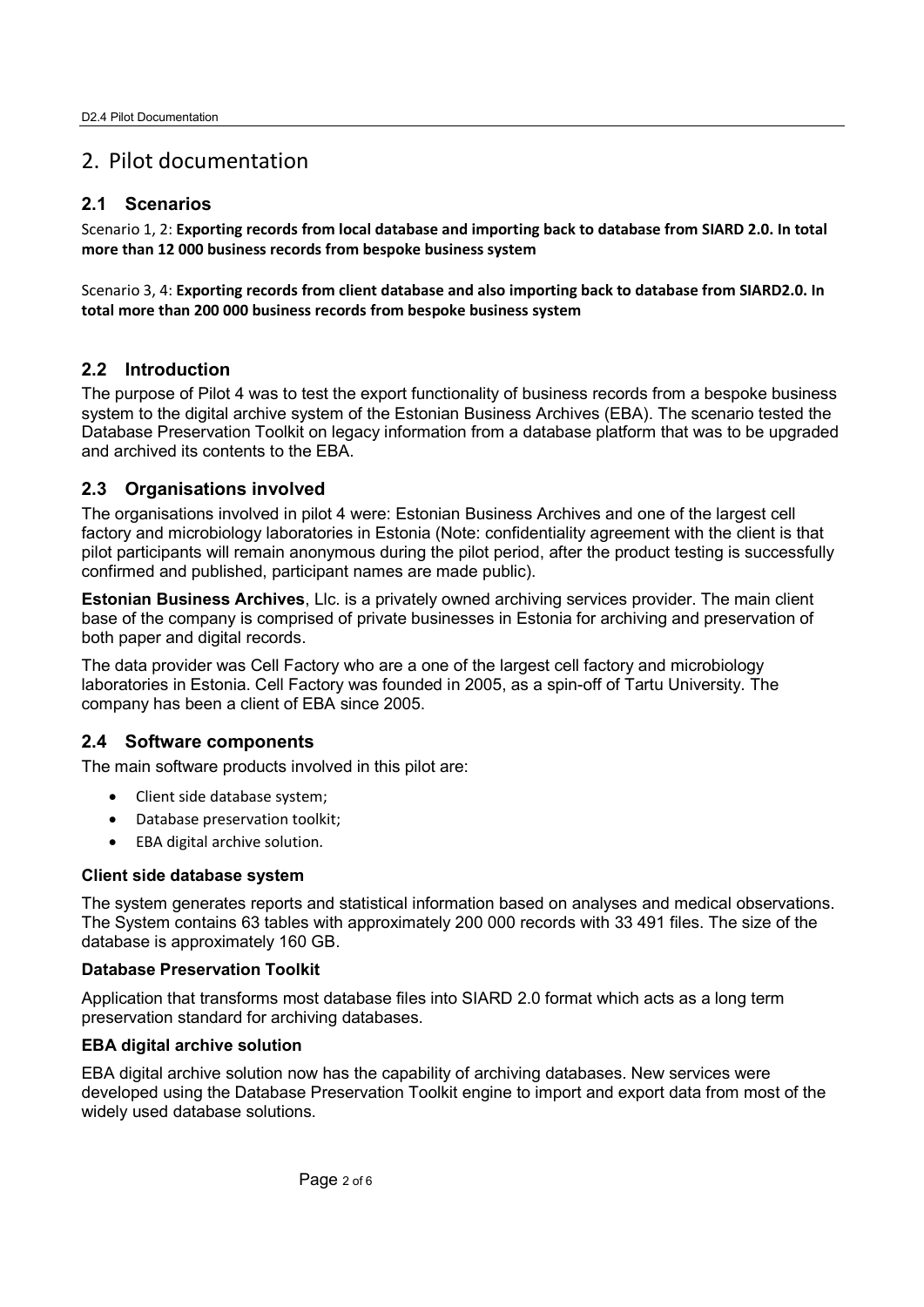### **2.5 Data characterization**

The data-set used in pilot 4 was:

Description: Business system with 63 tables, plus several history and support tables that are not needed for a complete structure of the working database. The database contains approximately 200 000 records.

Data type: MS-SQL

Metadata format: none

Quantity: 200 000 rows

# **2.6 Pilot workflow**

#### **Preparation**

Database preparation is needed in order to ensure archiving of the correct data. For example, that there are no ongoing procedures or daily back-up routines or other actions which can be interrupted or would corrupt data turning the export process.

Client provides access to database - this includes making the database accessible to the Database Preservation Toolkit.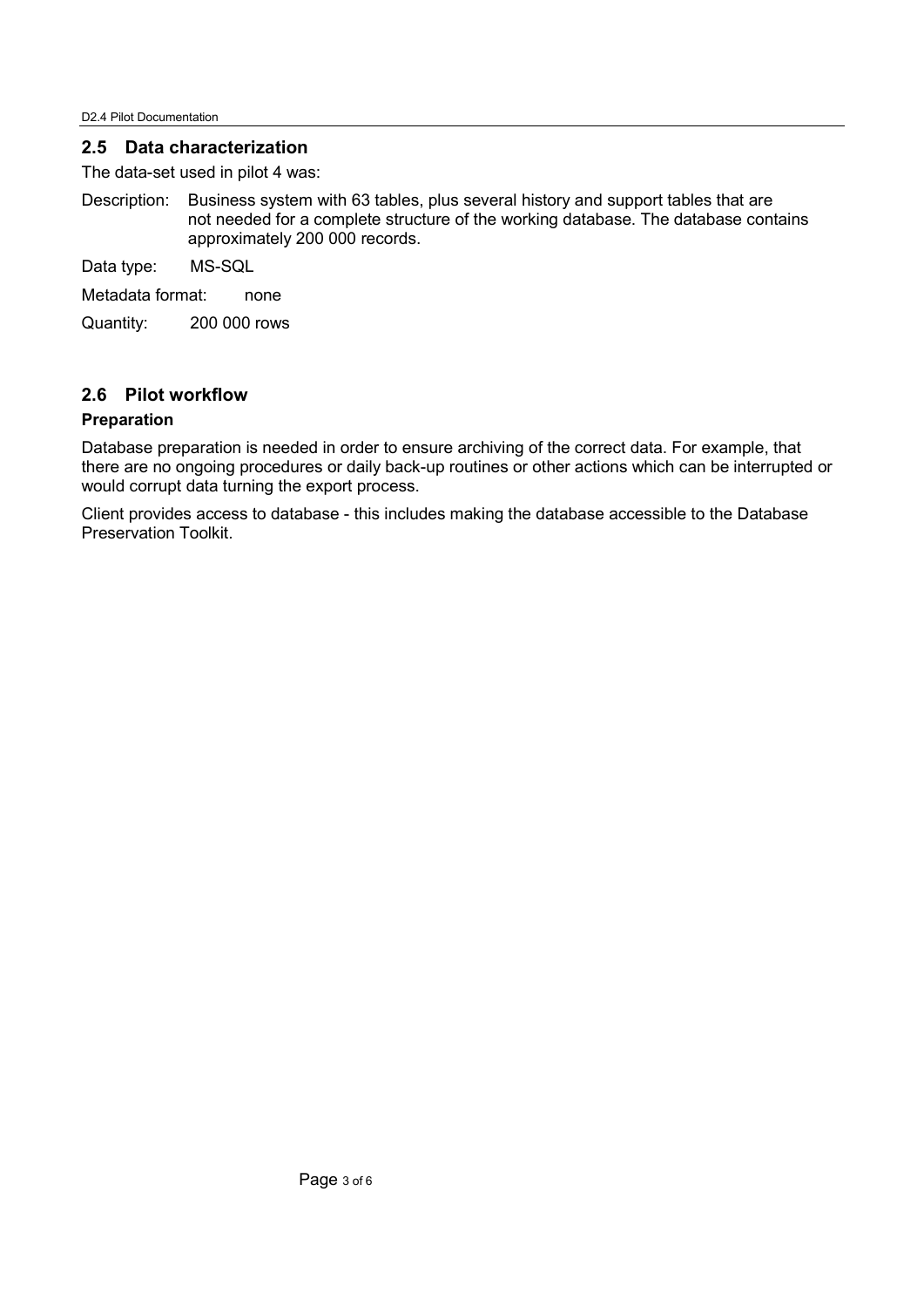# **Extraction**

EBA IT staff and client's IT staff work together to set up proper configuration to start export data from database with Database Preservation Toolkit.

[bashCommand]

**java**

-Dfile.encoding=UTF-8

-jar

# **dbptk-app-2.0.0-beta5.jar**

- --import microsoft-sql-server
- --import-server-name=localhost
- --import-database="ICO\_MSSQLPROD\_01"
- --import-username=sa
- --import-password="*strong\_long\_password*"
- --export siard-2
- --export-file=ico\_mssqlprod\_20161020.siard

# [/bachCommand]

The same configuration should be used for every export instance. Any modification should be documented and made public for both sides.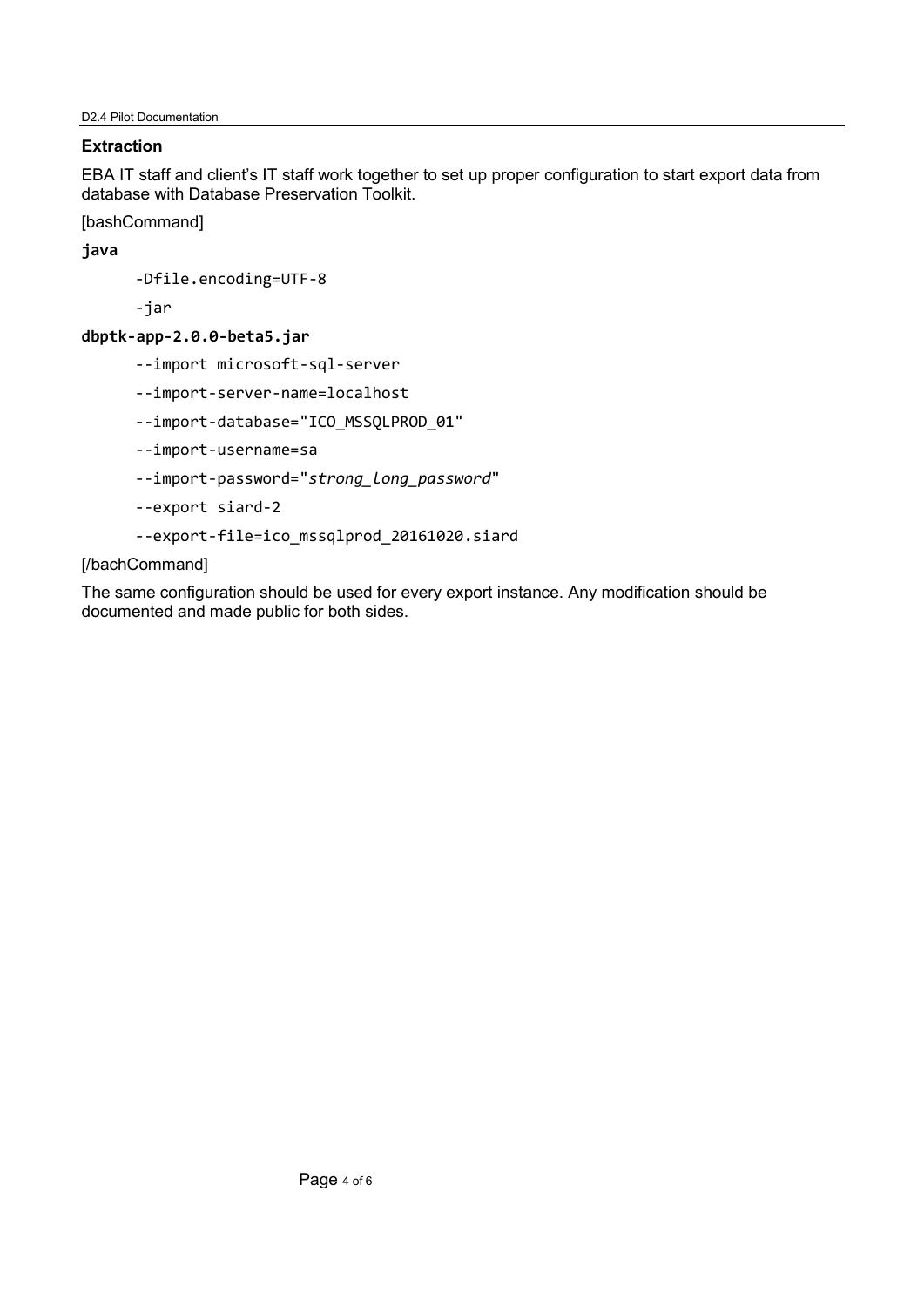#### **Transfer**

Data is transferred over HTTPS using the EBA digital archive solutions' RESTful API and web user interface to submit SIARD2.0 files to https://api.eba.ee:8080/v1/files endpoint:

| "test_siard.siard"<br>1<br>$\overline{2}$<br>"ico_mssqlprod_20161020.siard"<br>3<br>"ico_mssqlprod_20161020_1.siard"<br>$\overline{4}$<br>"ico_mssqlprod_20161020_2.siard" |  |
|----------------------------------------------------------------------------------------------------------------------------------------------------------------------------|--|
|                                                                                                                                                                            |  |
|                                                                                                                                                                            |  |
|                                                                                                                                                                            |  |
|                                                                                                                                                                            |  |
| 5<br>"ico_mssqlprod_20161020_3.siard"                                                                                                                                      |  |
| 6<br>"ico_mssqlprod_20161021.siard"                                                                                                                                        |  |
| 7<br>"ico_mssqlprod_20161022.siard"                                                                                                                                        |  |
| 8<br>"ico mssqlprod 20161023.siard"                                                                                                                                        |  |
| 9<br>"ico mssqlprod 20161024.siard"                                                                                                                                        |  |
| 10<br>"ico_mssqlprod_20161024_1.siard"                                                                                                                                     |  |
| "ico_mssqlprod_20161024_3.siard"<br>11                                                                                                                                     |  |

Drop File:

| Drop siard files here or click |
|--------------------------------|
|                                |
|                                |
|                                |

Files:

**Upload Log:** 

# **Access**

Import process is started with Database Preservation Toolkit to any available database platform. Preferred database will always be initial database where data was exported from.

[bashCommand]